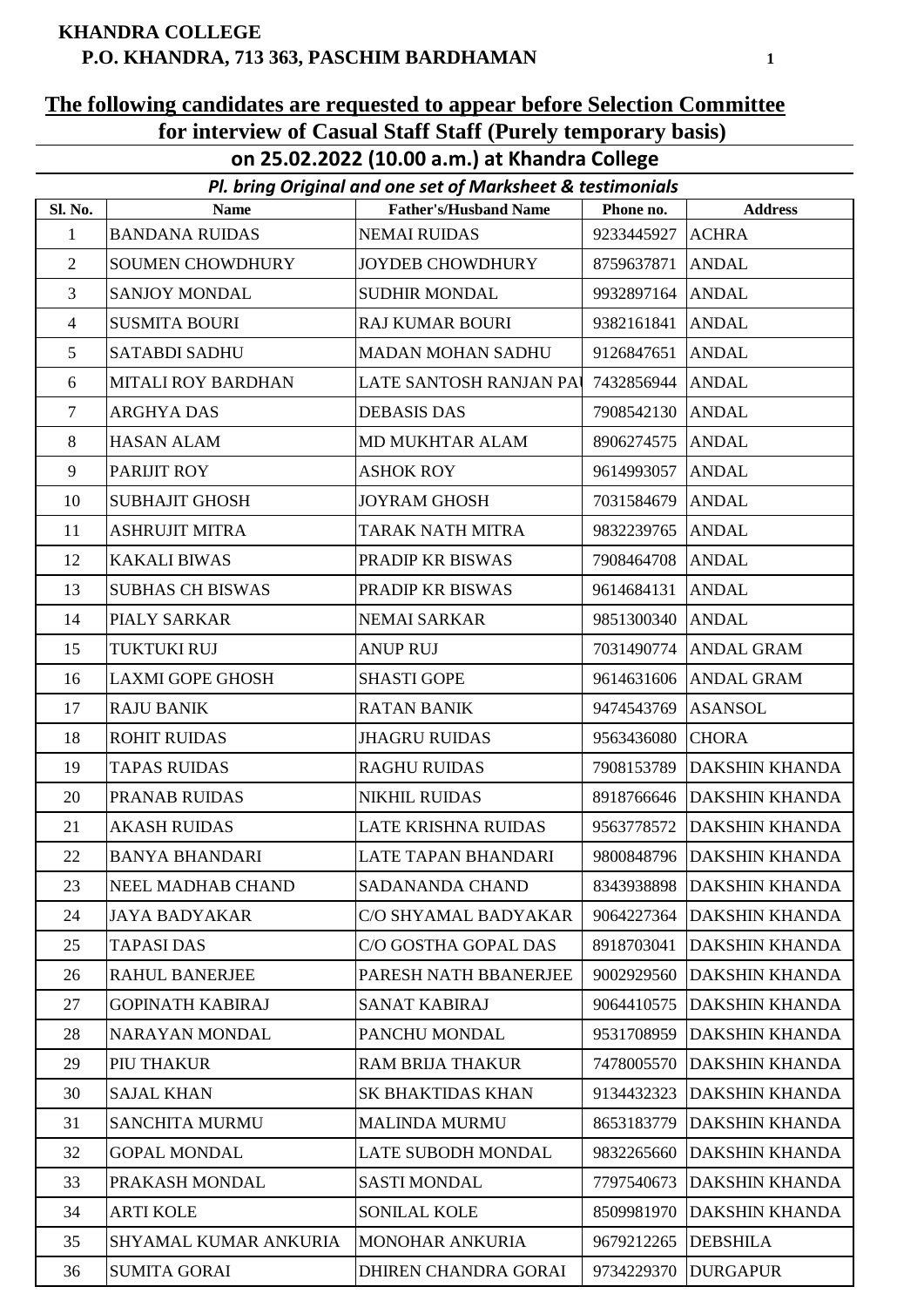|    |                             |                           |                          | $\overline{2}$         |
|----|-----------------------------|---------------------------|--------------------------|------------------------|
| 37 | <b>CHANDAN MOHANTA</b>      | LATE UDAY MOHANTA         | 8250809814               | <b>DURGAPUR</b>        |
| 38 | KAKALI BARDHAN KUNDU        | <b>SANJIT KUNDU</b>       | 8967656214               | <b>DURGAPUR</b>        |
| 39 | NANDAN MOHANTA              | LATE UDAY MOHANTA         | 6295180379               | <b>DURGAPUR</b>        |
| 40 | <b>MANOJ KUMAR GOPE</b>     | <b>SUBODH GOPE</b>        | 8906456245               | <b>HARIPUR</b>         |
| 41 | <b>JADAV GOPE</b>           | <b>ARUN GOPE</b>          |                          | <b>HARIPUR</b>         |
| 42 | RAJLAXMI SUTRADHAR          | <b>SUNIT SUTRADHAR</b>    | 7718515981               | <b>HARIPUR</b>         |
| 43 | <b>SUDIP RUIDAS</b>         | <b>JHAGRU RUIDAS</b>      | 8116209729               | <b>HARIPUR</b>         |
| 44 | <b>NAYANMONI RUIDAS</b>     | W/O SUDIP RUIDAS          | 8016167221               | <b>HARIPUR</b>         |
| 45 | <b>HIRONMOY SURADHAR</b>    | <b>BALARAM SUTRADHAR</b>  | 9382163275               | <b>HARIPUR</b>         |
| 46 | KIRAN KUMARI PRADHAN        | RAM BAHADUR PRADHAN       | 9339403517               | <b>HARIPUR</b>         |
| 47 | <b>SENTU RUIDAS</b>         | <b>BISWANATH RUIDAS</b>   | 8509273955               | <b>HARIPUR</b>         |
| 48 | <b>ARUP AKURIA</b>          | RABILAL AKURIA            | 9382948261               | <b>KAJORA</b>          |
| 49 | KIRAN KUMARI HARIJAN        | <b>JAGARNATH HARIJAN</b>  | 7585865623               | <b>KAJORA</b>          |
| 50 | <b>RAHUL TURI</b>           | <b>SRIKANT TURI</b>       | 8293073396               | <b>KAJORA</b>          |
| 51 | <b>AJOY BOURI</b>           | <b>KHODAI BOURI</b>       | 9635207958               | <b>KAJORA</b>          |
| 52 | <b>BIDYUT BOURI</b>         | <b>GOPAL BOURI</b>        |                          | <b>KAJORA</b>          |
| 53 | TAPAS ADHIKARY              | <b>SUBHAS ADHIKARY</b>    | 9832210103<br>9641010103 | <b>KAJORA</b>          |
| 54 | <b>BIBEK BOURI</b>          | <b>BIJOY BOURI</b>        | 7864923551               | <b>KAJORA</b>          |
| 55 | <b>JAYANTA MANDAL</b>       | SUPRAVAT MANDAL           | 8250540190               | <b>KAJORA</b>          |
| 56 | <b>SUBRATA RUIDAS</b>       | <b>AJIT RUIDAS</b>        | 9641249958               | <b>KAJORA GRAM</b>     |
| 57 | <b>ANANDA SHARMA</b>        | <b>AMRIT SHARMA</b>       | 9832175684               | <b>KAJORA GRAM</b>     |
| 58 | <b>AJAY RUIDAS</b>          | <b>BHARAT RUIDAS</b>      | Nil                      | <b>KAJORA GRAM</b>     |
| 59 | <b>ACHINTA RUIDAS</b>       | <b>ASHOKE RUIDAS</b>      |                          | 6294989228 KAJORA GRAM |
| 60 | <b>BISHAL KUMAR TURI</b>    | <b>SAMA TURI</b>          | 6297572282               | <b>KAJORA GRAM</b>     |
| 61 | <b>NIRUPAM AKURIA</b>       | RABILAL AKURIA            | 8101977009               | <b>KAJORAGRAM</b>      |
| 62 | <b>ABINASH KUMAR TURI</b>   | <b>SAMA TURI</b>          | 7384178721               | <b>KAJORAGRAM</b>      |
| 63 | <b>BIKASH KUMAR JAISWAL</b> | LATE RAM BARAN JAISWAL    | 7001644942               | <b>KENDA</b>           |
| 64 | <b>SANDHYA RUIDAS</b>       | <b>CHABILAL RUIDAS</b>    | 9093218823               | <b>KHANDRA</b>         |
| 65 | <b>SAGAR BAGDI</b>          | <b>MUKTI BAGDI</b>        | 7718490628               | <b>KHANDRA</b>         |
| 66 | <b>BISTU RUIDAS</b>         | <b>MIHIR DAS</b>          |                          | <b>KHANDRA</b>         |
| 67 | <b>MONIMALA RUIDAS</b>      | <b>MIHIR RUIDAS</b>       |                          | <b>KHANDRA</b>         |
| 68 | <b>ABHIJIT MUKHERJEE</b>    | NILKANTHA MUKHERJEE       | 9800316402               | <b>KHANDRA</b>         |
| 69 | RATNA KHETRAPAL             | <b>AJIT KHETRAPAL</b>     | 8927556121               | <b>KHANDRA</b>         |
| 70 | <b>BAISAKHI DHIBAR</b>      | <b>BABLU DHIBAR</b>       | 9883266597               | <b>KHANDRA</b>         |
| 71 | <b>BISWAJIT DUTTA</b>       | <b>SUSHIL DUTTA</b>       | 8250226243               | <b>KHANDRA</b>         |
| 72 | PRADIP DHIBAR               | <b>SHYAMA PADA DHIBAR</b> | 7384300149               | <b>KHANDRA</b>         |
| 73 | DHANANJOY MUKHERJEE         | KARTICK CHANDRA MUKHE     | 9614492483               | <b>KHANDRA</b>         |
| 74 | PRITY ROY CHATTERJEE        | <b>KANCHAN ROY</b>        | 8016037406               | <b>KHANDRA</b>         |
| 75 | PRASENJIT BAGDI             | <b>LISTE BAGDI</b>        |                          | <b>KHANDRA</b>         |
| 76 | <b>ASIS SINHA</b>           | LATE SISIR KUMAR SINHA    |                          | <b>KHANDRA</b>         |
| 77 | SARASWATI MAHANTA           | SUBAL CHANDRA MAHANT.     | 6296161134               | <b>KHANDRA</b>         |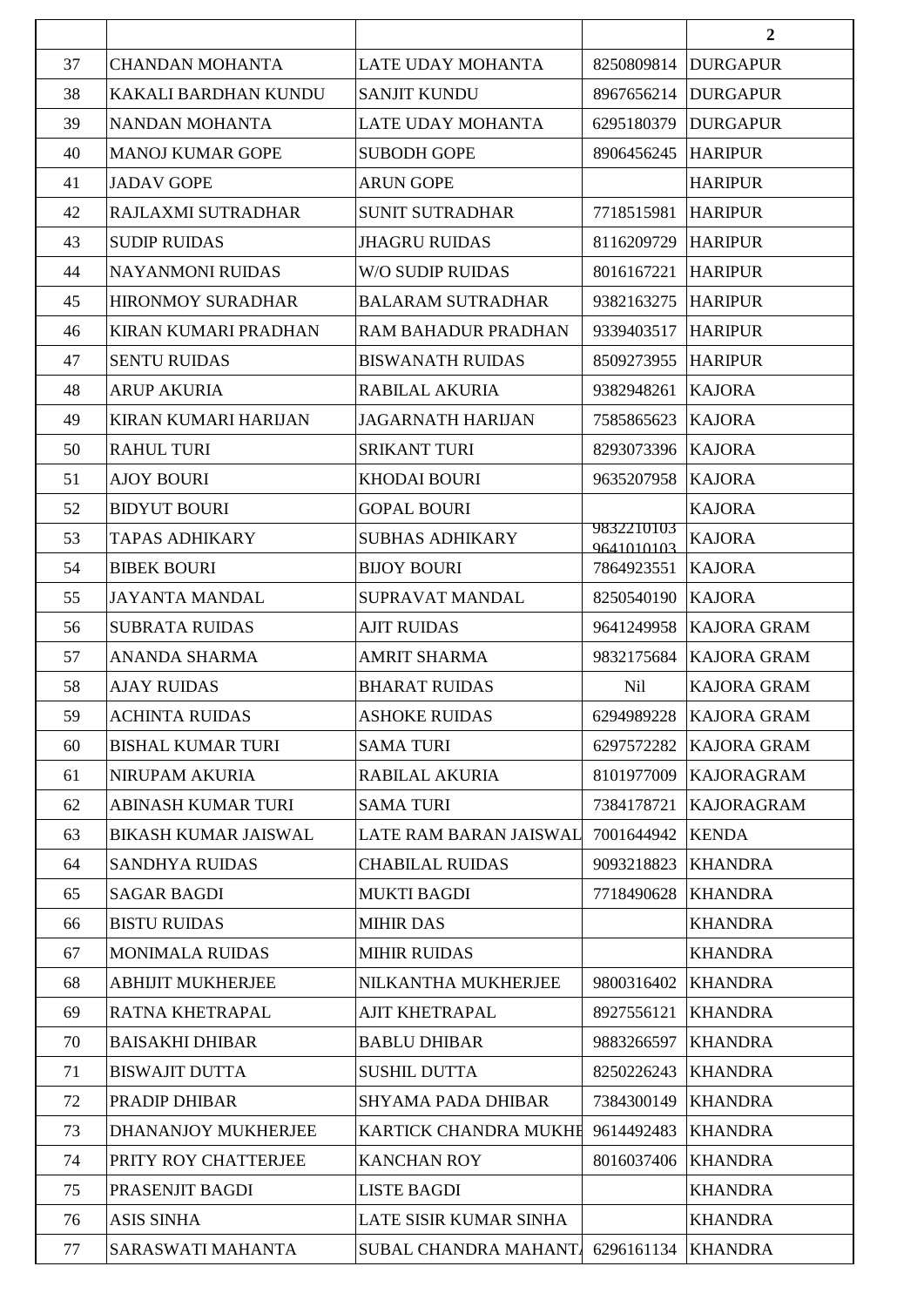|     |                               |                             |                          | $\overline{\mathbf{3}}$ |
|-----|-------------------------------|-----------------------------|--------------------------|-------------------------|
| 78  | SUCHINTYA MUKHERJEE           | <b>DILIP MUKHERJEE</b>      | 8170037466               | <b>KHANDRA</b>          |
| 79  | SAMAPTI ROY BADYAKAR          | PARITOSH ROY                | 9333203554               | <b>KHANDRA</b>          |
| 80  | <b>BIBEKANANDA CHATTERJEE</b> | <b>SISIR CHATTERJEE</b>     | 9851930660               | <b>KHANDRA</b>          |
| 81  | <b>ANU BAURI</b>              | <b>AMAR BAURI</b>           |                          | <b>KHANDRA</b>          |
| 82  | <b>SUDHA RUIDAS</b>           | <b>SUKUMAR RUIDAS</b>       |                          | <b>KHANDRA</b>          |
| 83  | <b>BABUSONA BADYAKAR</b>      | <b>RAJU BADYAKAR</b>        | 691324 894297 KHANDRA    |                         |
| 84  | <b>ISWAR RUIDAS</b>           | <b>JITEN RUIDAS</b>         | 8967854073               | <b>KHANDRA</b>          |
| 85  | <b>SANJOY CHAKRABORTY</b>     | DHARMA DAS CHAKRABOR        | 9832516622               | <b>KHANDRA</b>          |
| 86  | <b>SUNIL BANERJEE</b>         | <b>SAMAR BANERJEE</b>       | 9333129440               | <b>KHANDRA</b>          |
| 87  | <b>TARAK DHIBAR</b>           | SHYAMA PADA DHIBAR          | 8101070296               | <b>KHANDRA</b>          |
| 88  | <b>SK ASRAFUL ISLAM</b>       | <b>SK RABBANI</b>           | 8250600128<br>9734244148 | <b>KHANDRA</b>          |
| 89  | <b>GARGI SINHA</b>            | <b>SUDHIR KUMAR SINHA</b>   | 8900718422               | <b>KHANDRA</b>          |
| 90  | <b>NAYAN RUIDAS</b>           | <b>LATE DIPAN RUIDAS</b>    | 7585927425               | <b>KHANDRA</b>          |
| 91  | <b>REKHA DHIBAR</b>           | <b>DABLU DHIBAR</b>         | 816733280                | <b>KHANDRA</b>          |
| 92  | <b>SOUMEN RUIDAS</b>          | <b>BINOD RUIDAS</b>         |                          | <b>KHANDRA</b>          |
| 93  | <b>SOUMEN RUIDAS</b>          | <b>AMAR RUIDAS</b>          |                          | <b>KHANDRA</b>          |
| 94  | <b>LAXMIKANTA BAGDI</b>       | <b>KARTICK BAGDI</b>        | 9339178598               | <b>KHANDRA</b>          |
| 95  | <b>DOLON KARMAKAR</b>         | <b>LATE BISWANATH</b>       | 9832686856               | <b>KHANDRA</b>          |
| 96  | PARITOSH BAGDI                | <b>SUSHIL BAGDI</b>         | 8768514890               | <b>KHANDRA</b>          |
| 97  | <b>BIKASH RUIDAS</b>          | <b>SWAPAN RUIDAS</b>        | 9647306766               | <b>KHANDRA</b>          |
| 98  | <b>MAMPI BAGDI</b>            | <b>GUIRAM BAGDI</b>         |                          | <b>KHANDRA</b>          |
| 99  | <b>SAMIRAN BAGDI</b>          | <b>DIPAK BAGDI</b>          |                          | <b>KHANDRA</b>          |
| 100 | AMIT BAGDI                    | <b>DULAL BAGDI</b>          | 7797076703 KHANDRA       |                         |
| 101 | <b>BHARAT BAGDI</b>           | <b>LATE YADAV BAGDI</b>     | 7866912312               | <b>KHANDRA</b>          |
| 102 | SONAMANI BAGDI                | <b>LATE TAPAN BAGDI</b>     | 9749219335               | <b>KHANDRA</b>          |
| 103 | <b>JOGMAYA CHAKRABORTY</b>    | <b>BRINDABAN CHAKRABORT</b> | 8768604713               | <b>KHANDRA</b>          |
| 104 | <b>RAHUL DHIBAR</b>           | SANNYASI DHIBAR             | 9002983881               | <b>KHANDRA</b>          |
| 105 | <b>SOUMEN BAURI</b>           | PRADIP BAURI                | 8101865289               | <b>KHANDRA</b>          |
| 106 | <b>SANKAR RUIDAS</b>          | <b>LAKHINDAR RUIDAS</b>     | 9641648024               | <b>KHANDRA</b>          |
| 107 | <b>RAJU GARAI</b>             | <b>ARUP GARAI</b>           | 8116450679               | <b>KHANDRA</b>          |
| 108 | <b>SOUMEN RUIDAS</b>          | <b>AMAR RUIDAS</b>          | 8348720564               | <b>KHANDRA</b>          |
| 109 | <b>SANTOSH BAGDI</b>          | <b>SUSHIL BAGDI</b>         | 8348147682               | <b>KHANDRA</b>          |
| 110 | <b>ARABINDA RUIDAS</b>        | <b>BHAKTIPADA RUIDAS</b>    | 9641003797               | <b>KHANDRA</b>          |
| 111 | <b>UJJAL DHIBAR</b>           | <b>TAPAN DHIBAR</b>         | 6295756913               | <b>KHANDRA</b>          |
| 112 | <b>ASHOK CHOWDHURY</b>        | <b>GENOWARY CHOWDHURY</b>   | 7063272100               | <b>KHANDRA</b>          |
| 113 | AKSHAY BAGDI                  | <b>KARTICK BAGDI</b>        | 7718641370               | <b>KHANDRA</b>          |
| 114 | TAPATI BAZPAYEE SINHA         | <b>ASWINI KR BAZPAYEE</b>   | N.A                      | <b>KHANDRA</b>          |
| 115 | <b>SOUMEN GHOSH</b>           | <b>MANIK LAL GHOSH</b>      | 8116404815               | <b>KHANDRA</b>          |
| 116 | SOURAV BAGDI                  | <b>KARTICK BAGDI</b>        | 9735234992               | <b>KHANDRA</b>          |
| 117 | ALPANA KARMAKAR               | SHYAM CHAND KARMAKAR        | 8637828624               | <b>KHANDRA</b>          |
| 118 | <b>SANTOSH DHIBAR</b>         | <b>GOUTAM DHIBAR</b>        | 8250044743               | <b>KHANDRA</b>          |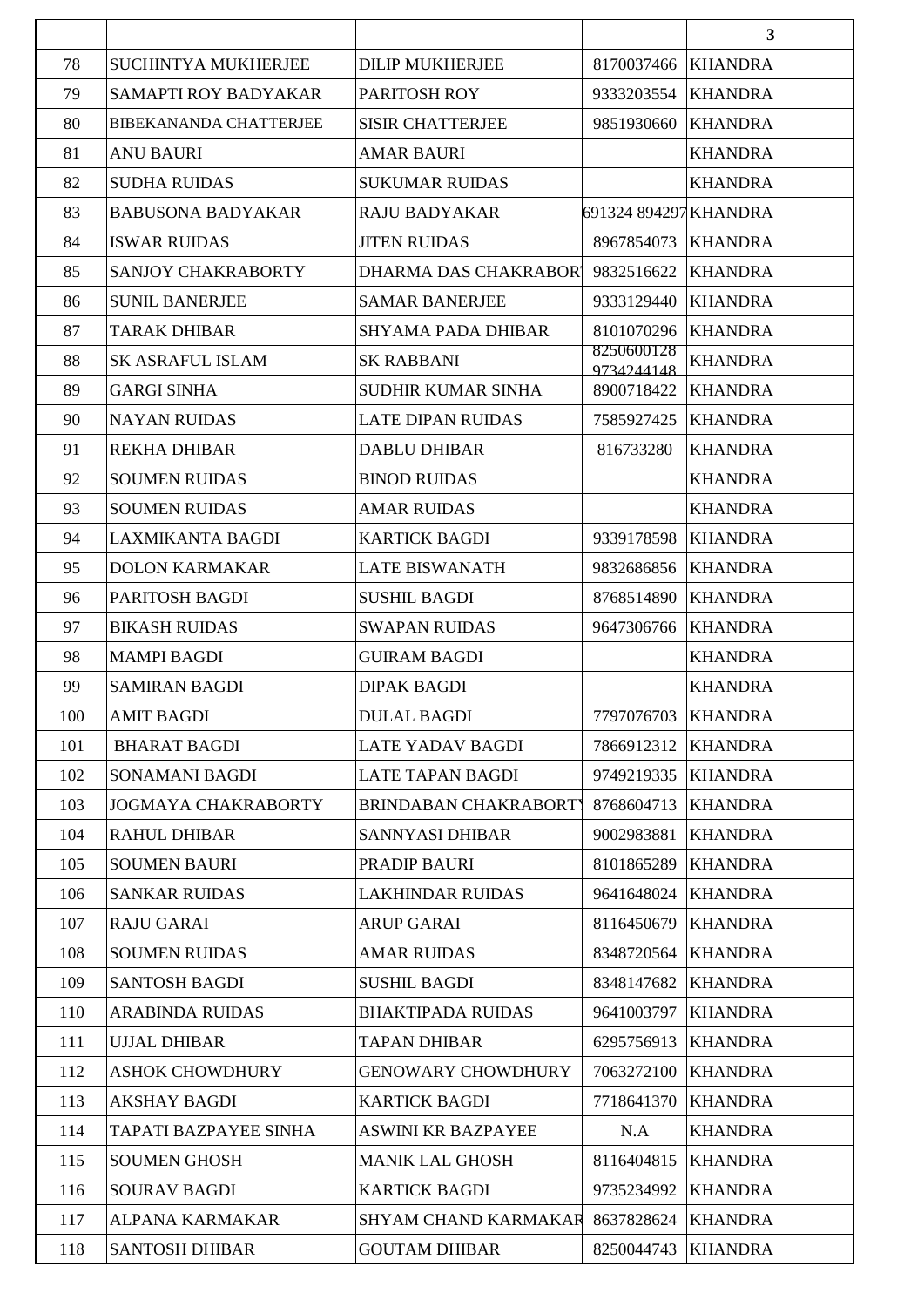|     |                            |                              |                    | $\overline{\mathbf{4}}$ |
|-----|----------------------------|------------------------------|--------------------|-------------------------|
| 119 | <b>DIPANKAR CHATTERJEE</b> | PRAKASH CHATTERJEE           | 6294916732         | <b>KHANDRA</b>          |
| 120 | <b>GANESH DHIBAR</b>       | SHYAMAPADA DHIBAR            | 9800315710         | <b>KHANDRA</b>          |
| 121 | <b>REKHA DHIBAR</b>        | <b>BIJOY DHIBAR</b>          | 8391928694         | <b>KHANDRA</b>          |
| 122 | <b>TARAK RUIDAS</b>        | LT. SUDHIR RUIDAS            | 8348967832         | <b>KHANDRA</b>          |
| 123 | <b>JAYASREE MUKHERJEE</b>  | SHYAMAL MUKHERJEE            | 8617559078         | <b>KHANDRA</b>          |
| 124 | ANIRUDHHA MUKHERJEE        | LT CHANCHAL MUKHERJEE        | 9064527560         | <b>KHANDRA</b>          |
| 125 | <b>SUVAMKAR RUIDAS</b>     | LT. JAGAI RUIDAS             | 8348104722         | <b>KHANDRA</b>          |
| 126 | SHREYA MONDAL              | SHARANAN MONDAL              | 7679792474         | <b>KHANDRA</b>          |
| 127 | <b>ANURADHA BAURI</b>      | <b>FATIK BAURI</b>           | 9382473194         | <b>KHANDRA</b>          |
| 128 | <b>RITA GARAI</b>          | <b>SIBEN CHOWDHURY</b>       | 8116450679         | <b>KHANDRA</b>          |
| 129 | <b>ANIRUDDHA RUIDAS</b>    | <b>BINOY RUIDAS</b>          | 8001489301         | <b>KHANDRA</b>          |
| 130 | <b>SAPTAMI RUIDAS</b>      | <b>LAKHINDAR RUIDAS</b>      | 9547858889         | <b>KHANDRA</b>          |
| 131 | <b>CHINA BAGDI</b>         | <b>SANTOSH BAGDI</b>         | 8348147682         | <b>KHANDRA</b>          |
| 132 | PAPPU BAGDI                | <b>KABLU BAGDI</b>           | 9734090036         | <b>KHANDRA</b>          |
| 133 | <b>HIRAK DHIBAR</b>        | KALICHARAN DHIBAR            | 7586048018         | <b>KHANDRA</b>          |
| 134 | <b>ARABINDA RUIDAS</b>     | <b>BHAKTIPADA RUIDAS</b>     | 9641003797         | <b>KHANDRA</b>          |
| 135 | <b>AMAR BAURI</b>          | <b>KAJAL BAURI</b>           | 8927694448         | <b>KHANDRA</b>          |
| 136 | DADHISINDHU PAL            | LT. MANIK CHANDRA PAL        | 9749215168         | <b>KHANDRA</b>          |
| 137 | SABYASACHI BAGDI           | <b>RIPU BAGDI</b>            | 8250406138         | <b>KHANDRA</b>          |
| 138 | <b>RAJ BHUIYA</b>          | <b>AMAR BHUIYA</b>           | 9002189459         | <b>KHANDRA</b>          |
| 139 | <b>ARIJIT MUKHERJEE</b>    | <b>SHANTIMOY MUKHERJEE</b>   | 6295406976         | <b>KHANDRA</b>          |
| 140 | PINKI BAURI                | LT SONA BAURI                | 8918022915         | <b>KHANDRA</b>          |
| 141 | <b>TAPAN BAGDI</b>         | <b>SUSHIL BAGDI</b>          | 9647527379 KHANDRA |                         |
| 142 | RUPALI SINGH BAGDI         | <b>TAPAN BAGDI</b>           | 8695778472         | <b>KHANDRA</b>          |
| 143 | LAKHINDOR BADYAKAR         | <b>DHARAM BADYAKAR</b>       | 8509079004         | <b>KHANDRA</b>          |
| 144 | <b>SURAJIT BAURI</b>       | <b>SANAT BAURI</b>           | 7029026577         | <b>KHANDRA</b>          |
| 145 | SOUMITA CHAKRABORTY        | <b>BIMAL KUMAR CHAKRABOI</b> | 8016897199         | <b>KHANDRA</b>          |
| 146 | <b>BIKASH SHAW</b>         | <b>SURESH SHAW</b>           | 7478571796         | <b>KHANDRA</b>          |
| 147 | RAJLAKSHMI MUKHERJEE       | PARESH NATH CHATTERJEE       | 9614492483         | <b>KHANDRA</b>          |
| 148 | <b>BAPI BAURI</b>          | <b>BIUDHAN BAURI</b>         | 6297658736         | <b>KHANDRA</b>          |
| 149 | <b>TAPAN RUIDAS</b>        | <b>AKAL RUIDAS</b>           | 9775476419         | <b>KHANDRA</b>          |
| 150 | <b>MUNSI SOREN</b>         | <b>BABLU SOREN</b>           | 9635637740         | <b>KHANDRA</b>          |

# **No T.A./ D.A will be allowed for the purpose**

*Sd/ Shyama Presad Bhattacharyya* **Convenor, Casual Staff Selection Committee**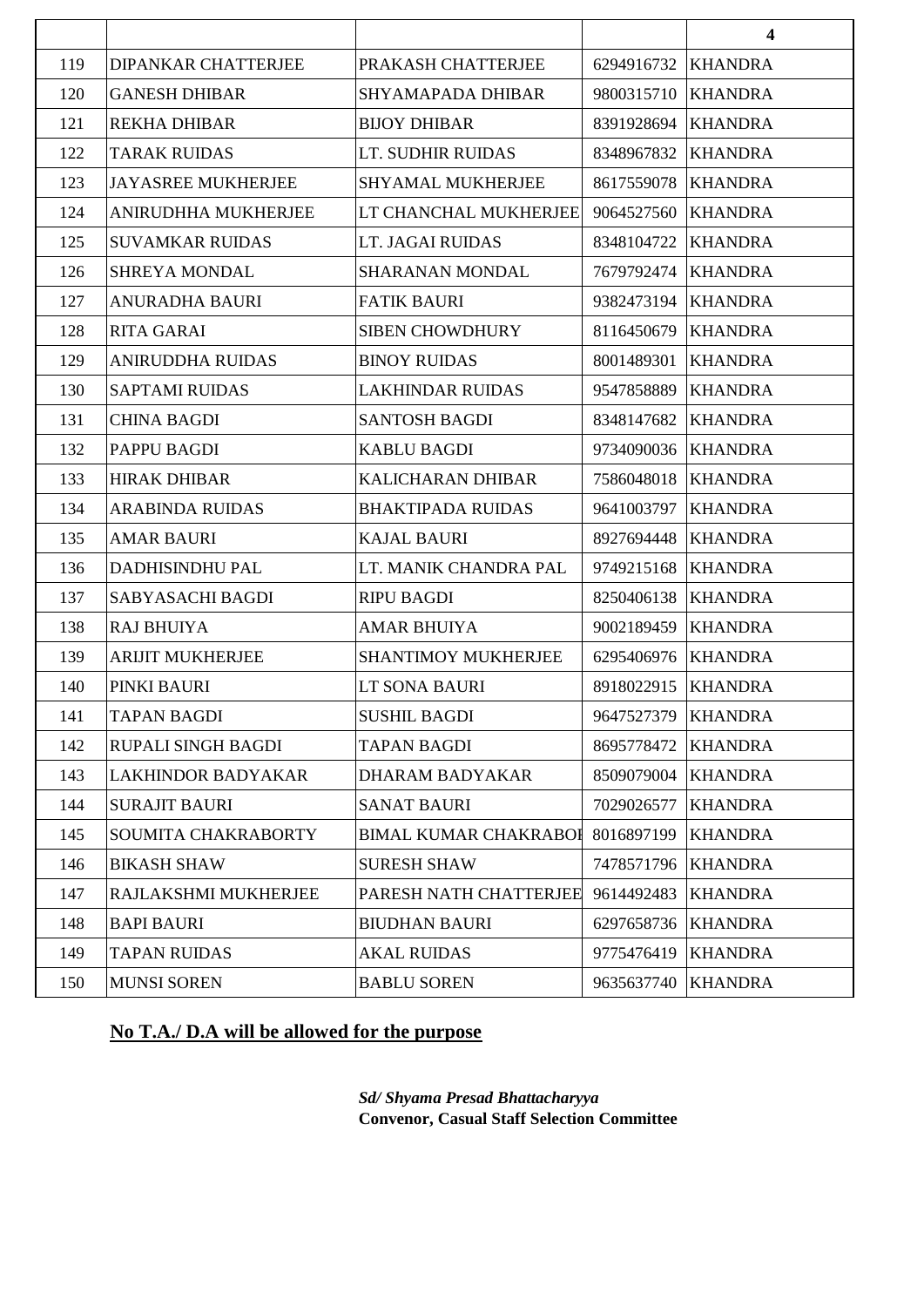### **EXHANDRA COLLEGE** 5 **P.O. KHANDRA, 713 363, PASCHIM BARDHAMAN**

### **The following candidates are requested to appear before Selection Committee for interview of Casual Staff Staff (Purely temporary basis)**

**on 26.02.2022 (10.00 a.m.) at Khandra College**

| Pl. bring Original and one set of Marksheet & testimonials |                           |                                                        |                    |                |
|------------------------------------------------------------|---------------------------|--------------------------------------------------------|--------------------|----------------|
| Sl. No.                                                    | <b>Name</b>               | <b>Father's/Husband Name</b>                           | Phone no.          | <b>Address</b> |
| 151                                                        | <b>ROHIT BAURI</b>        | <b>HARU BAURI</b>                                      | 9547697660         | <b>KHANDRA</b> |
| 152                                                        | SUNDARI SHARMA            | <b>RAMJATAN SHARMA</b>                                 | 9832291390         | <b>KHANDRA</b> |
| 153                                                        | <b>ANJU DHIBAR</b>        | LAXMI KANTA DHIBAR                                     | 9732016263         | <b>KHANDRA</b> |
| 154                                                        | <b>BIVAN DHANGAR</b>      | <b>BIMAL DHANGAR</b>                                   | 9735234495         | <b>KHANDRA</b> |
| 155                                                        | PALLABI BAURI             | <b>GUNADHAR BAURI</b>                                  | 6294073258         | <b>KHANDRA</b> |
| 156                                                        | <b>RANJIT RUIDAS</b>      | <b>SAKTI RUIDAS</b>                                    | 7031545878         | <b>KHANDRA</b> |
| 157                                                        | SOUVIK BHATTACHARJEE      | DEBASISH BHATTACHARJEI                                 | 8250421977         | <b>KHANDRA</b> |
| 158                                                        | <b>BIPLOY ADHIKARY</b>    | MUKTI ADHIKARY                                         | 8617300790         | <b>KHANDRA</b> |
| 159                                                        | SANNYASI BAGDI            | <b>BUDHAN BAGDI</b>                                    | 9749219335 KHANDRA |                |
| 160                                                        | <b>SUVANAN ROY</b>        | <b>SAROJ KUMAR ROY</b>                                 | 9083086724         | <b>KHANDRA</b> |
| 161                                                        | DIBAKOR CHAKRABORTY       | <b>BASHARI MOHAN</b>                                   | 8768503656         | <b>KHANDRA</b> |
| 162                                                        | KOUSHIK SARKAR            | <b>SWAPAN KR SARKAR</b>                                | 8001385011         | <b>KHANDRA</b> |
| 163                                                        | <b>BISWANATH BOURI</b>    | <b>TAPAN BOURI</b>                                     | 8170846734         | <b>KHANDRA</b> |
| 164                                                        | SONTOSH GARAI             | <b>BARUN DEV GARAI</b>                                 | 9641341750         | <b>KHANDRA</b> |
| 165                                                        | <b>SANCHITA DHIBAR</b>    | <b>BABLU DHIBAR</b>                                    | 9547352776         | <b>KHANDRA</b> |
| 166                                                        | <b>SAMPA DUTTA</b>        | <b>SUBHASH DUTTA</b>                                   | 7430051408         | <b>KHANDRA</b> |
| 167                                                        | SANTOSHI DUTTA            | W/O RINKU DUTTA                                        | 6294123373         | <b>KHANDRA</b> |
| 168                                                        | <b>JYOTI BAURI</b>        | <b>SANTOSH BOURI</b>                                   | 7076472466         | <b>KHANDRA</b> |
| 169                                                        | <b>MONOJ RUIDAS</b>       | <b>MANESH RUIDAS</b>                                   | 8670446366         | <b>KHANDRA</b> |
| 170                                                        | <b>ANISH PATRA</b>        | <b>RANJAN KR PATRA</b>                                 | 9749887376         | <b>KHANDRA</b> |
| 171                                                        | <b>SUBHAJIT BAKSHI</b>    | <b>SAMIR BAKSHI</b>                                    | 7797072895         | <b>KHANDRA</b> |
| 172                                                        | <b>JOYA BAGDI</b>         | <b>HAKU BAGDI</b>                                      | 8116628538 KHANDRA |                |
| 173                                                        | MRS. SUSMITA SINHA        | <b>SUBHENDU SINHA</b>                                  | 9477036440         | <b>KHANDRA</b> |
| 174                                                        | <b>SHAKUNTALA MAHALI</b>  | LT. ANANDA MAHALI                                      | 7586018382         | <b>KHANDRA</b> |
| 175                                                        | PAYEL GHOSH               | PARTHA GHOSH                                           | 8509499733         | <b>KHANDRA</b> |
| 176                                                        | <b>MAMONI RUIDAS</b>      | <b>MIHIR RUIDAS</b>                                    | Nil                | <b>KHANDRA</b> |
| 177                                                        | <b>SUBHAJIT MUKHERJEE</b> | PRALOY KUMAR MUKHERJI                                  | 9832860863         | <b>KHANDRA</b> |
| 178                                                        | DAMUDAR BADYAKAR          | <b>SANATAN BADYAKAR</b>                                | 7908911720         | <b>KHANDRA</b> |
| 179                                                        | SARABONI BADYAKAR         | <b>RAJESH BADYAKAR</b>                                 | 8972684840         | <b>KHANDRA</b> |
| 180                                                        | PRASENJIT CHAKRABORTY     | ANIL CHAKRABORTY                                       | 9775713210         | <b>KHANDRA</b> |
| 181                                                        | UTPAL DHANGAR             | LATE MANGAL DHANGAR                                    | 7029329166         | <b>KHANDRA</b> |
| 182                                                        | MINAKSHI SARKAR           | PRASUN NAYAK<br>$C/O$ :<br><b><i>RHARAN SARKAR</i></b> | 9800768721         | <b>KHANDRA</b> |
| 183                                                        | <b>SANGITA RUIDAS</b>     | DAYAMAY RUIDAS                                         | Nil                | <b>KHANDRA</b> |
| 184                                                        | <b>SUKHEN DAS</b>         | <b>MADHUSUDAN DAS</b>                                  | 8016960208         | <b>KHANDRA</b> |
| 185                                                        | <b>SUBODH SINGH</b>       | <b>ABHIRAM SINGH</b>                                   | Nil                | <b>KHANDRA</b> |
| 186                                                        | <b>SOUVIK DAS</b>         | <b>SAMIR DAS</b>                                       | 6296159552         | <b>KHANDRA</b> |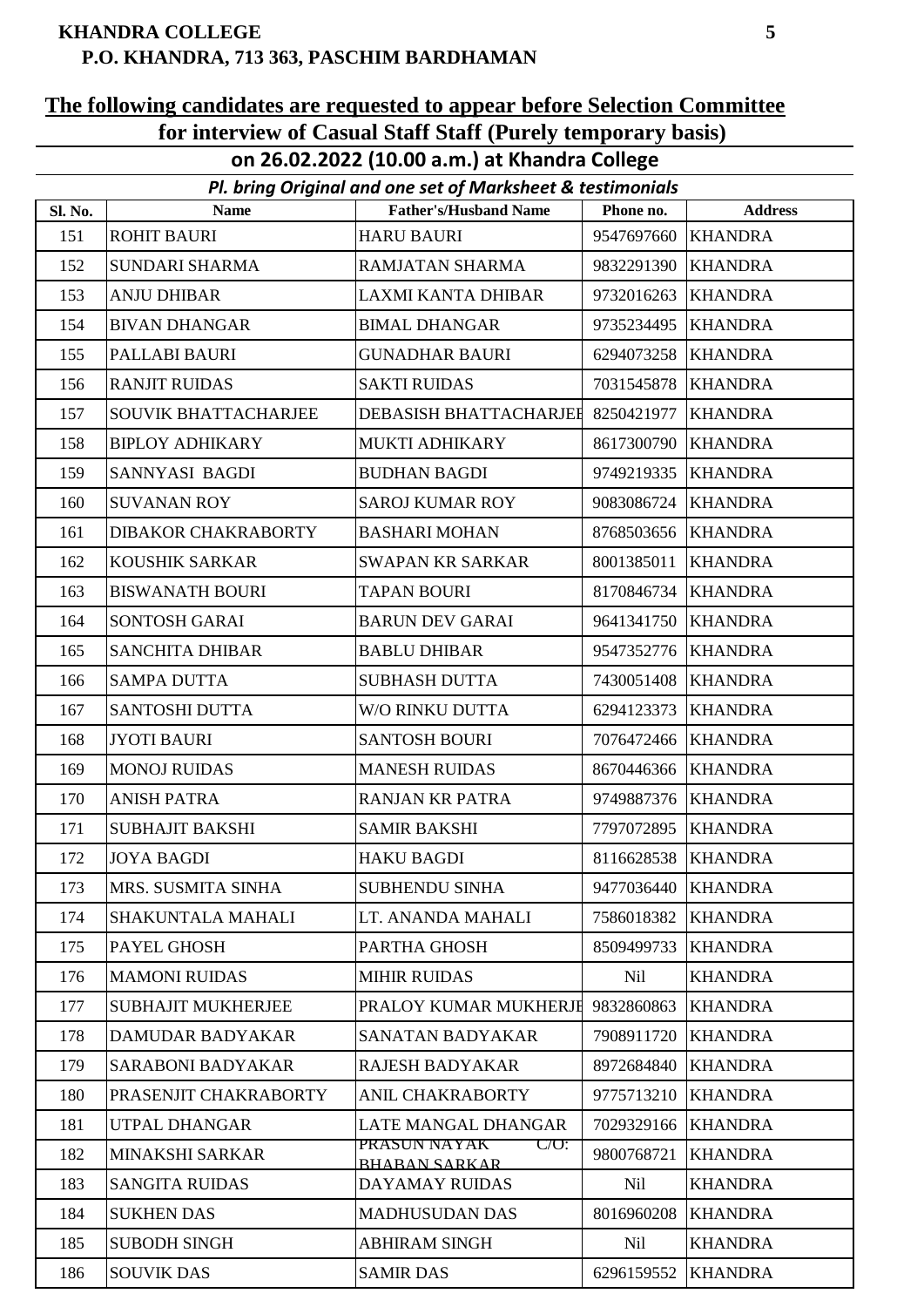|     |                             |                             |                   | 6                  |
|-----|-----------------------------|-----------------------------|-------------------|--------------------|
| 187 | <b>ABHIJIT BHADRA</b>       | <b>SWAPAN BHADRA</b>        | 7031208165        | <b>PANAGARH</b>    |
| 188 | <b>JAYANTA KUMAR HALDER</b> | <b>BADAL CHANDRA HALDER</b> | 9064155822        | <b>PANAGARH</b>    |
| 189 | <b>MOHIT GHOSH</b>          | <b>SHRIDAM GHOSH</b>        | 9134212111        | <b>PANDAVESWAR</b> |
| 190 | PAYEL GHOSH                 | <b>KAJAL GHOSH</b>          | 8944068826        | <b>PANDAVESWAR</b> |
| 191 | <b>ASHOK BOURI</b>          | PANCHU BOURI                | 8167709405        | <b>SIDULI</b>      |
| 192 | <b>ITU BAURI</b>            | PARESH BAURI                | 7363940777        | <b>SIDULI</b>      |
| 193 | <b>SITA BOURI</b>           | PRADIP BOURI                | 7718100888        | <b>SIDULI</b>      |
| 194 | <b>SANGITA BOURI</b>        | <b>SUSHIL BOURI</b>         | 9064393044        | <b>SIDULI</b>      |
| 195 | <b>SURAJ BAURI</b>          | <b>SAPTAM BAURI</b>         | N.A               | <b>SIDULI</b>      |
| 196 | <b>TARAK BAURI</b>          | <b>DHIREN BAURI</b>         | 7063284672        | <b>SIDULI</b>      |
| 197 | <b>RUMA BOURI</b>           | <b>DILIP BOURI</b>          | 8967904227        | <b>SIDULI</b>      |
| 198 | <b>APARNA BAURI</b>         | <b>ASIT BAURI</b>           | 9609645620        | <b>SIDULI</b>      |
| 199 | <b>MADHURI BAURI</b>        | LT. DHIREN BAURI            | 7076907185        | <b>SIDULI</b>      |
| 200 | <b>BELU BAURI</b>           | LT BUNU BAURI               | 9547729635        | <b>SIDULI</b>      |
| 201 | <b>MAMATA BOURI</b>         | LT. DILIP BOURI             | 8768742582        | <b>SIDULI</b>      |
| 202 | <b>NIKITA BOURI</b>         | PABITRA BOURI               | 8768742582        | <b>SIDULI</b>      |
| 203 | <b>MADHAB BAURI</b>         | <b>SAMIR BAURI</b>          | 9547729635        | <b>SIDULI</b>      |
| 204 | <b>SANGITA BAURI</b>        | <b>KRISHNA BAURI</b>        | 9679635292        | <b>SIDULI</b>      |
| 205 | <b>NEHA BOURI</b>           | PABITRA BOURI               | 8768742582        | <b>SIDULI</b>      |
| 206 | <b>MONOJ BAURI</b>          | <b>MAGARAM BAURI</b>        | 9635395717        | <b>SIDULI</b>      |
| 207 | <b>TAPAS BAURI</b>          | <b>MAGARAM BAURI</b>        | 8348262289        | <b>SIDULI</b>      |
| 208 | <b>KAREN BOURI</b>          | <b>KRISHNA BAURI</b>        | 8436797656 SIDULI |                    |
| 209 | <b>REKHA BAURI</b>          | <b>MANTU BAURI</b>          | 7063284672 SIDULI |                    |
| 210 | TANMOY BAURI                | <b>SUSHIL BAURI</b>         | 9883530315        | <b>SIDULI</b>      |
| 211 | <b>MUKTI BAURI</b>          | <b>KAMDEV BAURI</b>         | 7718515931        | <b>SIDULI</b>      |
| 212 | <b>HEMONTA BAURI</b>        | <b>ASHOK BAURI</b>          | 7319102790 SIDULI |                    |
| 213 | <b>KHAGEN BOURI</b>         | <b>RABI BAURI</b>           | 8001788628        | <b>SIDULI</b>      |
| 214 | <b>REBA BOURI</b>           | <b>NANIGOPAL BOURI</b>      | 8670453434        | <b>SIDULI</b>      |
| 215 | <b>CHUMKI BAURI</b>         | <b>BISWANATH BAURI</b>      | 9734996082        | <b>SIDULI</b>      |
| 216 | <b>CHUMKI BOURI</b>         | <b>CHHABI BOURI</b>         | 8348676137        | <b>SIDULI</b>      |
| 217 | <b>DINESH BAURI</b>         | <b>BHARAT BAURI</b>         | 8768742582        | <b>SIDULI</b>      |
| 218 | <b>RONJIT BOURI</b>         | <b>CHHABI BAURI</b>         | 8348676137        | <b>SIDULI</b>      |
| 219 | <b>NARESH KR SINGH</b>      | <b>KAMAL KRISHNA</b>        |                   | <b>SIDULI</b>      |
| 220 | <b>SOURAV BARAI</b>         | <b>DIJOPADA BARAI</b>       | 8942080656        | <b>SIDULI</b>      |
| 221 | <b>SUSHANTA BAURI</b>       | PRAFULLA BAURI              | 9609847733        | <b>SIDULI</b>      |
| 222 | PAPU BARAI                  | <b>KIRITI BARAI</b>         | 7063272011        | <b>SIDULI</b>      |
| 223 | <b>BISWAJIT BARAI</b>       | <b>JOYDEB BARAI</b>         |                   | <b>SIDULI</b>      |
| 224 | <b>DIPAK DEY</b>            | LATE KALI PADA DEY          | 9932036183        | <b>SIDULI</b>      |
| 225 | <b>BIKRAM ROY</b>           | <b>DURGA ROY</b>            | 8016772256 SIDULI |                    |
| 226 | <b>AJIT RAM</b>             | <b>BASANT RAM</b>           | 9641781950        | <b>SIDULI</b>      |
| 227 | <b>SURAJIT BAURI</b>        | <b>JAGAT BAURI</b>          | 8670828955        | <b>SIDULI</b>      |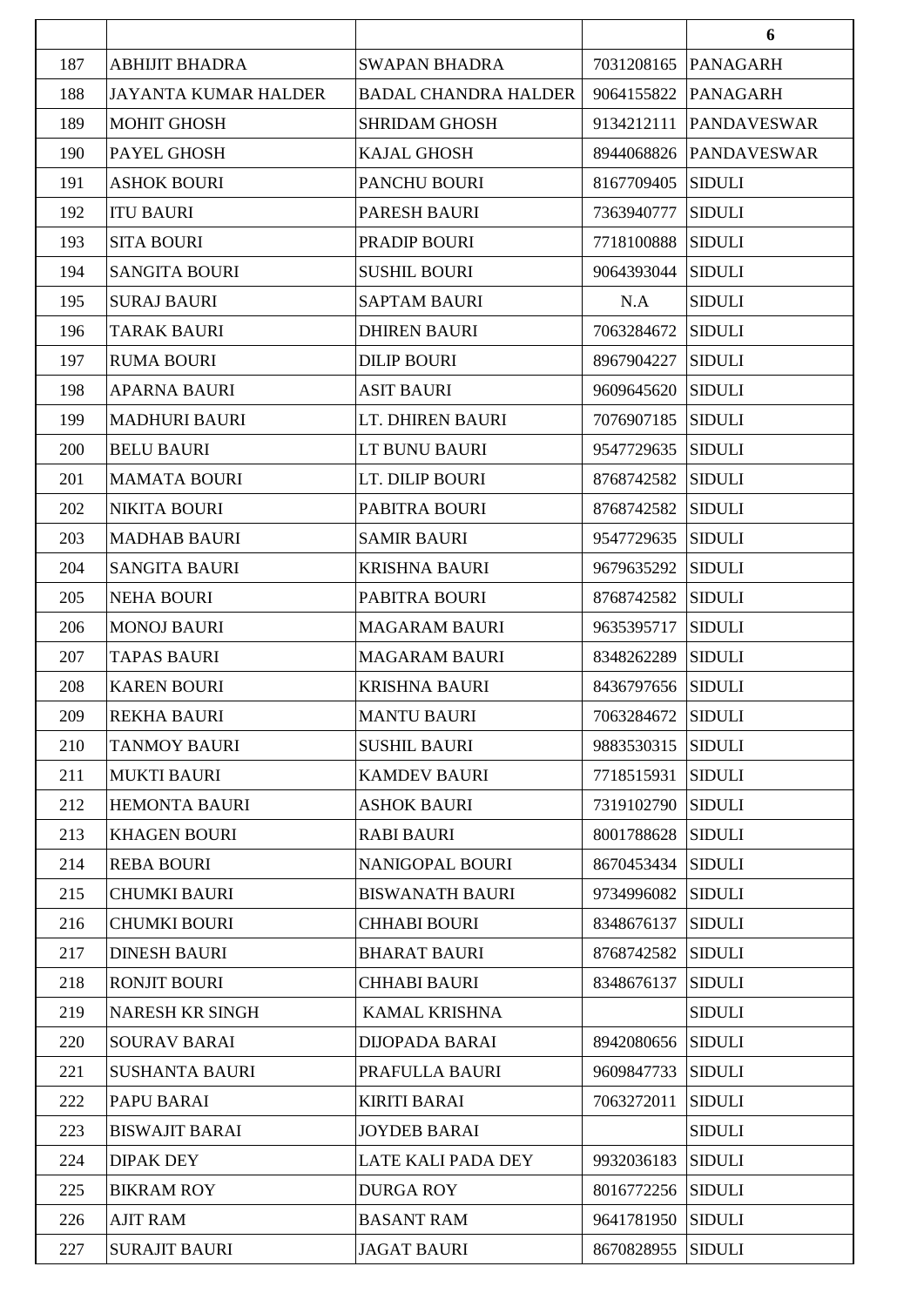|     |                          |                           |                   | $\overline{7}$ |
|-----|--------------------------|---------------------------|-------------------|----------------|
| 228 | <b>SUBHENDU BARAI</b>    | PRAKASH BARAI             | 9733019137        | <b>SIDULI</b>  |
| 229 | MRINAL KANTI BARAI       | <b>KANCHAN BARAI</b>      | 9647911273        | <b>SIDULI</b>  |
| 230 | <b>AMRIT BAURI</b>       | <b>BASANTA BAURI</b>      | 8918936360        | <b>SIDULI</b>  |
| 231 | <b>SURESH CH MAJI</b>    | LT. RADHA KRISHNA MAJI    | 9932132553        | <b>SIDULI</b>  |
| 232 | <b>SOURAV CHATTERJEE</b> | UTTAM KR CHATTERJEE       | 8617034118        | <b>SIDULI</b>  |
| 233 | <b>SUSHANTA BOURI</b>    | <b>ASTAM BOURI</b>        | 9609847733        | <b>SIDULI</b>  |
| 234 | <b>TABASUM PARWEEN</b>   | <b>MD RIZWAN</b>          | 816783204         | <b>SIDULI</b>  |
| 235 | <b>SURAJ BARAI</b>       | <b>DIJOPADA BARAI</b>     | 8617588278        | <b>SIDULI</b>  |
| 236 | MEHERUNNESA KHATUN       | MD. FARUK ANSARI          | 7602977541        | <b>SIDULI</b>  |
| 237 | <b>SUMITA BOURI</b>      | <b>ASHOK BOURI</b>        | 8001960838        | <b>SIDULI</b>  |
| 238 | PINTU BARAI              | <b>RAM MOY BARAI</b>      | 9800554409        | <b>SIDULI</b>  |
| 239 | <b>JANAK BARAI</b>       | NARAYAN CHANDRA BARA      | 8768173993        | <b>SIDULI</b>  |
| 240 | <b>CHAND BAURI</b>       | <b>HIRAN BAURI</b>        | 7365818938        | <b>SIDULI</b>  |
| 241 | <b>LAKSHMI MADDY</b>     | <b>SUKU MADDY</b>         | 9547929743        | <b>SIDULI</b>  |
| 242 | <b>AYAN NANDI</b>        | <b>BIPIN NANDI</b>        | 7076238947        | <b>SIDULI</b>  |
| 243 | <b>AKHAY BOURI</b>       | <b>KRISHNA BOURI</b>      | 7908344640        | <b>SIDULI</b>  |
| 244 | <b>INDIRA DHAIRA</b>     | PRASANTA DHAIRA           | 9134711593        | <b>SIDULI</b>  |
| 245 | <b>SIMI BAGDI</b>        | <b>DHADRA BHUIA</b>       | 7365819902        | <b>SIDULI</b>  |
| 246 | <b>SUCHITRA BOURI</b>    | <b>GURUPADA BOURI</b>     | Nil               | <b>SIDULI</b>  |
| 247 | <b>NETAI BOURI</b>       | <b>JAGAI BOURI</b>        | 7076375663        | <b>SIDULI</b>  |
| 248 | <b>MANDIRA DHAIRA</b>    | PRASANTA DHAIRA           | 8967064237        | <b>SIDULI</b>  |
| 249 | <b>SEBA PARBIN</b>       | <b>ISHAQUE KHAN</b>       | 9333336464        | <b>SIDULI</b>  |
| 250 | APU BARAI                | ANADI BARAI               | 9679339204 SIDULI |                |
| 251 | <b>GANGADHAR BARAI</b>   | LATE ABALA KANTA BARAI    | 8145453145        | <b>SIDULI</b>  |
| 252 | <b>MRINMOY BOURI</b>     | <b>SUSHIL BOURI</b>       | 9733111389        | <b>SIDULI</b>  |
| 253 | SHAMPA CHAKRABORTY       | <b>AVIJIT CHAKRABORTY</b> | 9800520825        | <b>SORPI</b>   |
| 254 | <b>CHAITALI RUIDAS</b>   | <b>BABLU RUIDAS</b>       | 9635230326        | <b>UKHRA</b>   |
| 255 | <b>RABI RUIDAS</b>       | <b>KESTO RUIDAS</b>       | 9233445927        | <b>UKHRA</b>   |
| 256 | <b>BHAIRAB DAS</b>       | <b>GANESH DAS</b>         | 8937385578        | <b>UKHRA</b>   |
| 257 | <b>BISWAJIT MAJI</b>     | <b>MANADEB MAJI</b>       | 8001540972        | <b>UKHRA</b>   |
| 258 | <b>RAJ KUMAR ROY</b>     | LATE TARIT BARAN ROY      | 7699365075        | <b>UKHRA</b>   |
| 259 | <b>JAMUNA BAURI</b>      | <b>JADAV BAURI</b>        | 9734864403        | <b>UKHRA</b>   |
| 260 | <b>ABHIJIT SADHU</b>     | <b>BISWAJIT SADHU</b>     | 9883963830        | <b>UKHRA</b>   |
| 261 | <b>CHHOTON RUJ</b>       | SANNYASI RUJ              | 8101327280        | <b>UKHRA</b>   |
| 262 | SHARBOREE MUKHERJEE      | KALYAN MUKHERJEE          | 8348643457        | <b>UKHRA</b>   |
| 263 | <b>SAHIL PANDEY</b>      | <b>JANARDAN PANDEY</b>    | 6296997109        | <b>UKHRA</b>   |
| 264 | <b>IMRAN AHMED</b>       | <b>SABIR AHMED</b>        | 8101378584        | <b>UKHRA</b>   |
| 265 | PARBATI DAS              | <b>SUDIP CH DAS</b>       | 9547509602        | <b>UKHRA</b>   |
| 266 | <b>SUTANU MAJUMDAR</b>   | <b>SWAPAN MAJUMDAR</b>    | 9475728085        | <b>UKHRA</b>   |
| 267 | PRASANTA ANKURIA         | <b>JITEN ANKURIA</b>      | 8617335989        | <b>UKHRA</b>   |
| 268 | <b>TAPASI GHOSH</b>      | LATE SUBAL MOHAN GHOSI    | 9593069143        | <b>UKHRA</b>   |